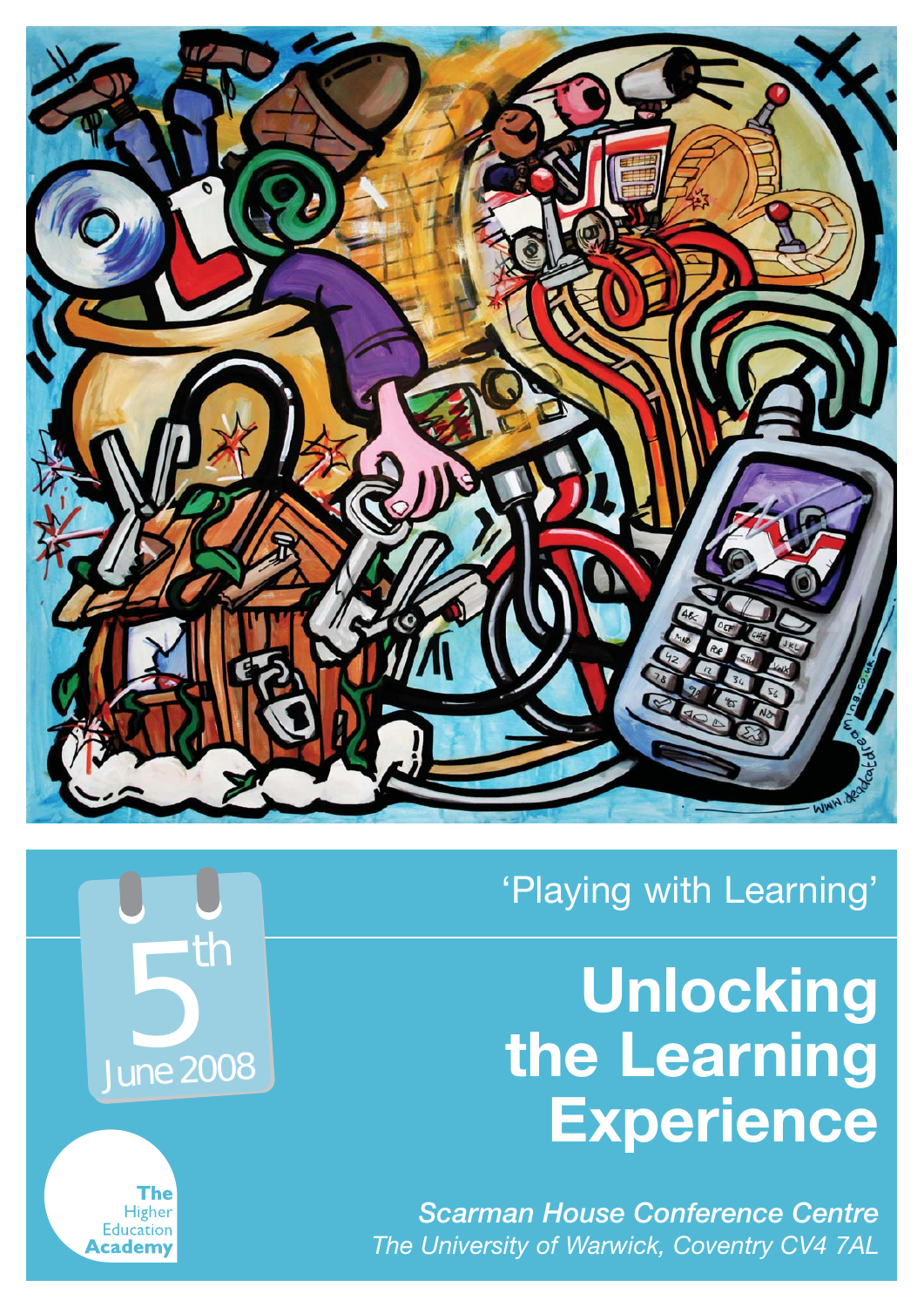### **Experiments in Teaching and Learning**

*The 'Playing with Learning' event is a unique opportunity for practitioners to engage with innovative and exciting ways of energising learning with HE in FE learners.*

The event, organised by The Higher Education Academy HE in FE Enhancement Programme Team, is designed for lecturers from all disciplines who teach on HE in FE programmes in Further Education Institutions. This is *the '1st Higher Education Academy HE in FE Conference'* and we hope to make it an annual event.

### **Market Place**

As the day progresses fill your shopping bag up with a range of tools and resources, that will enhance your teaching and motivate your learners.

#### *You can collect*

- Colin Beard's latest book, '*The Power of Experiential Learning: A Handbook for Trainers and Educators'*
- Will Thomas & Brin Best's, *'The Creative Teaching and Learning Toolkit'* book shortlisted for Educational resource of the year
- DVD's on Assessment and Learning
- Assessment & Feedback Playing Cards
- Power Card Toolkit
- And a wide variety of electronic resources.

The Higher Education Academy subject centre staff, HE in FE liaison staff, RSC/JISC and TechDis will be available throughout the day.

*You will receive a certificate of attendance which will be emailed to you after the event featuring the live art produced on the day to use for CPD.*

### **Cost**

Only £145 per person including wide range of free resources.

### **Programme**

| 9.30 |  | Coffee, Pastries & Registration |  |
|------|--|---------------------------------|--|
|      |  |                                 |  |

**10.00 Introduction**

**Ian Lindsay** - Academic Advisor HE in FE

**Dr Colin Beard** - CFCIPD, Fellow Royal Society Arts National Teaching Fellow

**Gary King** – Britain's No 1 Graphic **Facilitator** 

- **10.30** Morning Activities *(See choices on right-hand page)*
- **12.00** Forum Theatre
- **12.45 Lunch** 3 course lunch in the Scarman House Restaurant
- **1.45** Keynote Speaker **Colin Beard** *'Unlocking the Student Learning Experience'*

*Experiential Techniques & Resources http://academic.shu.ac.uk/om/cb/Colin%20New/index.htm*

- **2.30** Afternoon workshops with refreshments *(See choices on right-hand page)*
- **4.00** Feedback & Evaluation through art with **Gary King**
- **4.15** End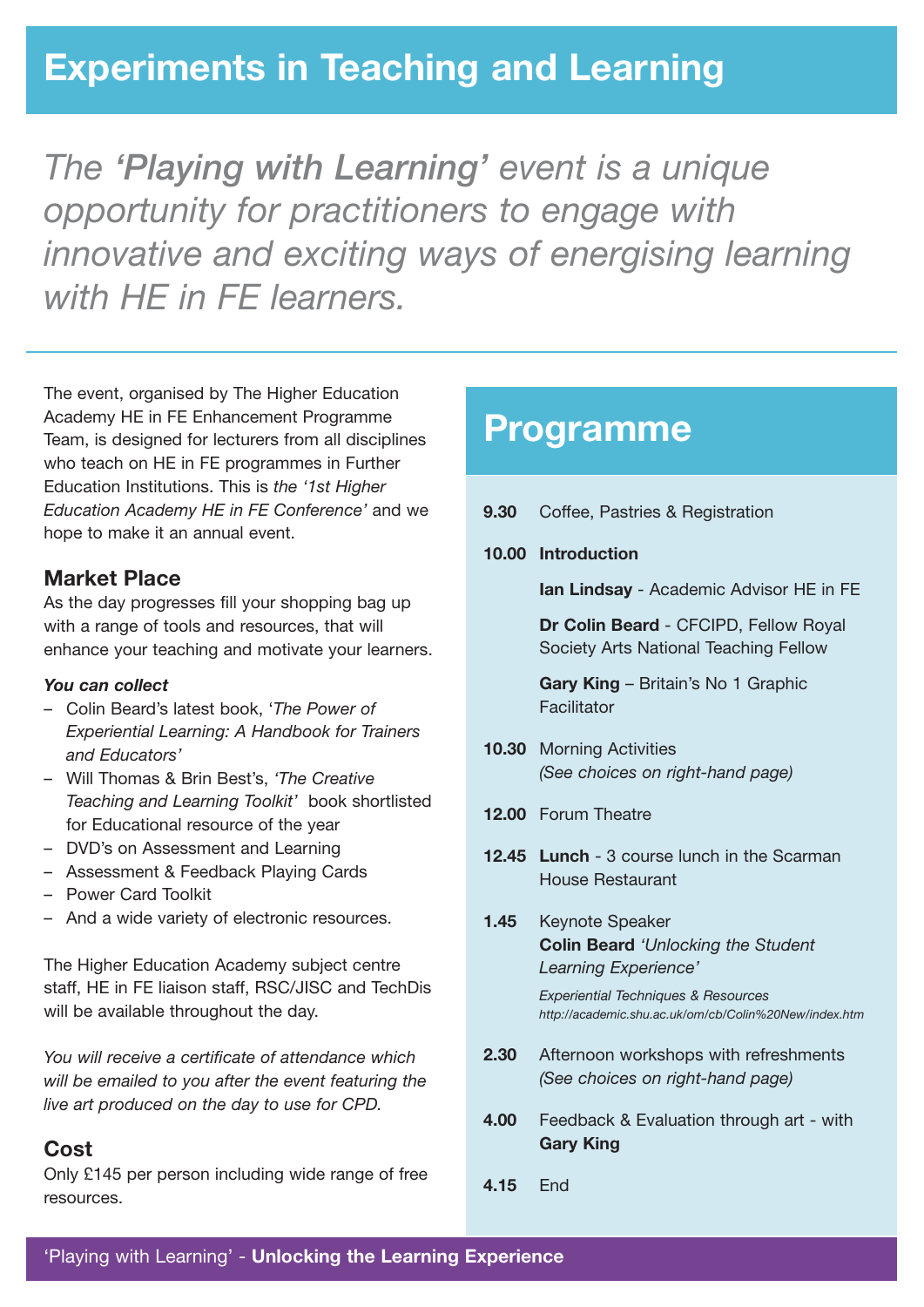#### **• Mind Your Language**

This workshop highlights the role of language in effective teaching. Come along with an open mind, be willing to take part and allow some new ideas to germinate. Help your students really express themselves. Make learning less stressful. Reconsider your approach.

#### **• Games People Play**

A workshop exploring the use of games, traditionally a tool of management trainers, as a means of exploring ideas and awareness, developing skills and introducing fun into the classroom. Come prepared to learn, shed inhibitions, get to know others intimately - and enjoy yourself.

#### $\bullet$  **Mash It Up**

The internet is a virtual playground for educators who can make use of free "web2.0 tools". These web based tools enable you to create, edit and distribute multimedia resources to enrich and enhance the learning experience. This taster will showcase some of these tools and spark some creative ideas.

#### **• Engaging Starters**

Activities getting learners thinking from the start. Focussing on learning through engaging ears, eyes and emotions. Making sense of where they are and where they could be. Tools and techniques that work.

#### **• Coaching Skills**

Will Thomas, co-author of the ground-breaking book, Coaching Solutions, offers you a lightning insight into the powerful process of coaching. Coaching is a proven skill-set which enables you to support colleagues and students to break unproductive habits and build new behaviours and thinking. In this short session you'll get to know the differences between coaching and mentoring and get a taste of the coaching process.

#### **• Power Cards**

The power cards are a set of 18 cards, which provide a structured framework to enable people to work towards their goal, be creative and build their own futures. They can be used by both teacher and student in various ways to stimulate learning, create motivation and measure distance travelled.

#### **• Re-inventing Play**

This workshop by the JISC TechDis Service will look at small changes with big benefits for all learners – from making your existing resources more interactive to using free tools to benefit learner independence, creativity and confidence. The workshop is supported by a range of free high quality resources both in hard copy and on the JISC TechDis website.

#### **• Play Your Cards Right**

Gary Hargreaves will be demonstrating with two packs of cards how you can improve, enhance and support assessment and assessment feedback. With 54 cards in each pack; one pack for staff and one pack for students there are no limits to the learning experiences you can play...with a few technological surprises thrown in, but no tricks.

#### z **Fruit Bowl!**

Instant group profiling: getting to know your group, breaking the ice and psycho-metric testing in one dynamic game. They'll be having so much fun they won't even know you're doing it!

### **Morning Activities | Afternoon Workshops**

#### **• Leading Learning led by Gavin Kewley**

Be more the guide on the side than the sage on the stage! Moving students away from the "I'm the empty vessel, fill me" challenge, towards "It's my learning and I'm know how to get better at it" learners. A planning learning tool with a philosophy that works; it's fun yet challenging, has a proven track record in raising attainment, shared by colleagues who are using it, and their DVD of student responses and leading learning ideas.

#### **• Mind Your Language led by Darren Bourne & Dick Hetherington**

Frustrated with miscommunication in the classroom? Are you understood? All the time? Why shouldn't you trust the feedback you are getting from your learners? This workshop highlights the role of language in effective teaching. Come along with an open mind, be willing to take part and allow some new ideas to germinate. Help your students really express themselves. Make learning less stressful. Reconsider your approach.

#### **• Effective Communication led by Kim Jackson, Lou Webb & Gary Hargreaves**

An interactive participatory workshop which develops ideas illustrated in the forum theatre session held at 12pm. By creating our own characters (which will be embodied by professional actors) and situations, we will examine approaches in our own practice of teaching and communication and how we might explore, develop and act to initiate and maximise an effective response from our students. We will be tackling (with the help of our actors) challenging personalities and scenarios and asking: Are you making yourself clear? What are you trying to say? Are you being heard? Are you listening?

#### **• Power Cards led by Dave Stewart**

This participatory workshop will enable individuals to start the process of constructive change in young people. The power cards are a powerful tool that has real integrity in the design and also in the questions that guide the way. They allow people to see graphically and in colour whether they actually want to plan for their future and how to take steps to get there. They make the 'implicit' 'explicit' and give young people real choices. They reveal the options that were always there – and leave the person with a feeling of empowerment and drive.

#### **• Creativity led by Will Thomas**

Ever wondered how to build more creativity into your work? In this one and a half hour workshop learn what creativity really is, reevaluate the myths that prevent truly creative practice and learn techniques for awakening creativity in yourself and your students. Will Thomas, 2008 Education Resources Award Finalist, and co-author of The Creative Teaching and Learning Toolkit will take you through an interactive workshop packed with creative ideas and processes.

#### **• Technology, Games and the drama of Learning led by Peter Cox and Paul Sutton**

No one doubts that technology is an enabling force in learning but this workshop will show how it can impact across the landscape of learning. Peter Cox and Paul Sutton will explore ways in which young people are setting the agenda for learning.

#### ● Re-inventing play – practice and approaches to make **learning more inclusive led by Alistair McNaught**

This workshop by the JISC TechDis service will look at small changes with big benefits for all learners – from making your existing resources more interactive to using free tools to benefit learner independence, creativity and confidence. The workshop is supported by a range of free high quality resources both in hard copy and on the JISC TechDis website.

#### z **Jo Richler**

An interactive workshop on assessment with groups and teams.